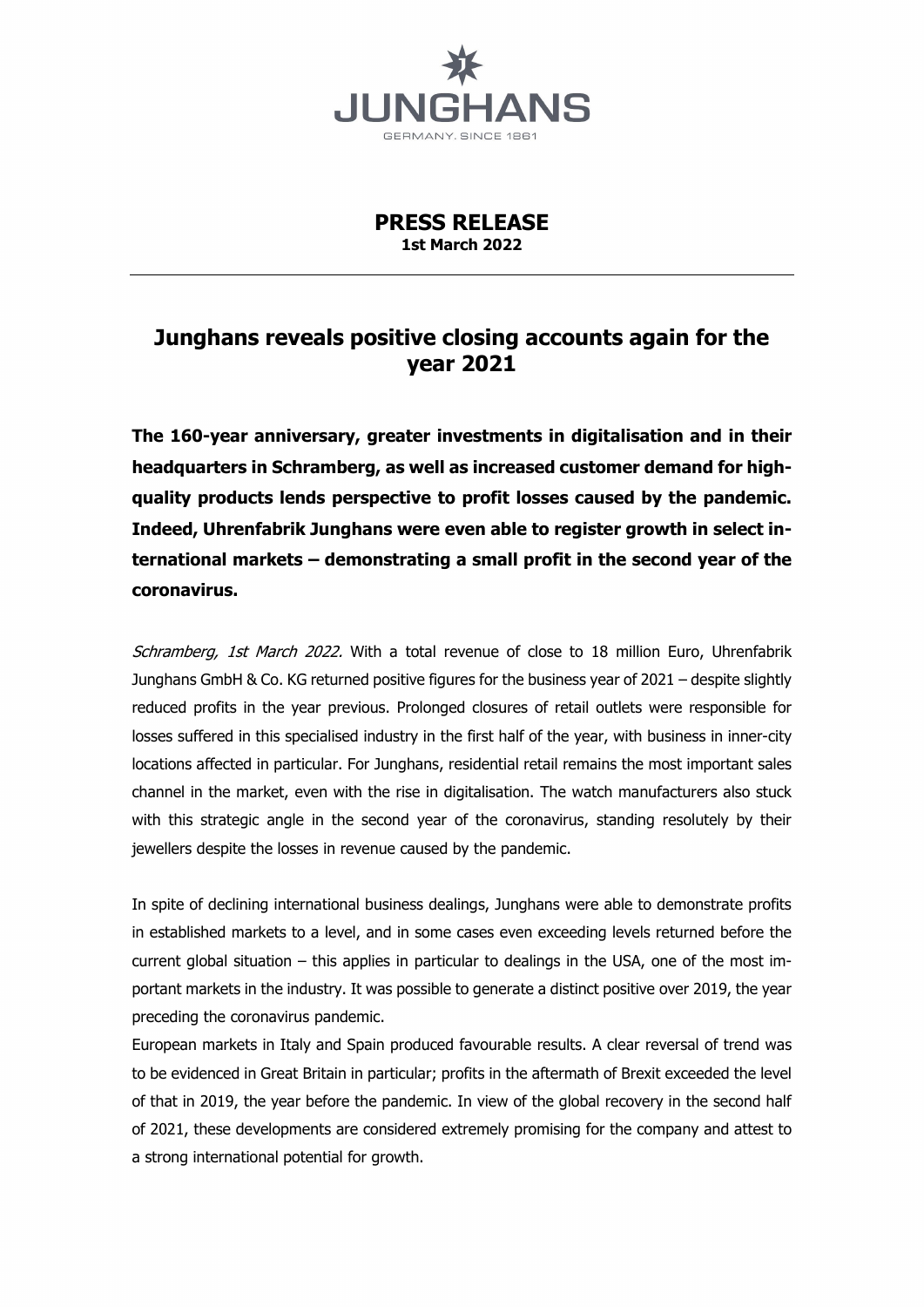

## **A time for nostalgia in our anniversary year, but above all a focus on the future**

On the occasion of 160 years of company history, Junghans launched numerous limited edition models fashioned from steel, as well as from gold and platinum. The huge demand for exclusive timepieces is a testament to the increased desire for premium quality 'made in Germany' products, and underpins the success of this revered brand.

As well as looking back over the company's history, particular focus was placed on strategic advancement in the anniversary year: Important positions were accommodated within management personnel to strengthen the company, thus expediting continuous digital advancement of the business. With a virtual exposition format wholly new to the industry, Junghans responded to the complete exclusion of physical contact possibilities. This platform, allowing personal exchanges and the mediation of extensive product information beyond the classic expo experience, successfully established Junghans in international customer communication. Junghans capitalised on the period in which lockdowns were observed at the beginning of the year to successfully introduce and implement a new ERP system.

With solid themes, innovative products and improved methods, Junghans demonstrated economic stability in the second year of coronavirus in a row, despite minimal losses in sales. The company had only temporarily to fall back on government programs, such as reduced working hours for the 108 employees, and were therefore ultimately able to generate a positive balance sheet in an otherwise turbulent year.

## **A year dominated by sport**

Establishing a partnership with ski-jumper Karl Geiger to represent Junghans as brand ambassador ensured a sports-driven start to the year 2022. Additionally, the watch manufacturer is to validate the many years of association with numerous sport-related major events in their role as timekeeper, with two limited special editions. As well as introducing an array of new products, Junghans will also implement a complete refitting of their Meister and max bill series in 2022 with custom-made domed sapphire crystal. All new products will be unveiled in digital and analogue from the 1st March, 2022. A personal meeting with all specialist retail partners will be held between the 8th and the 11th of April at the Inhorgenta Munich, the most eminent of all German trade fairs.